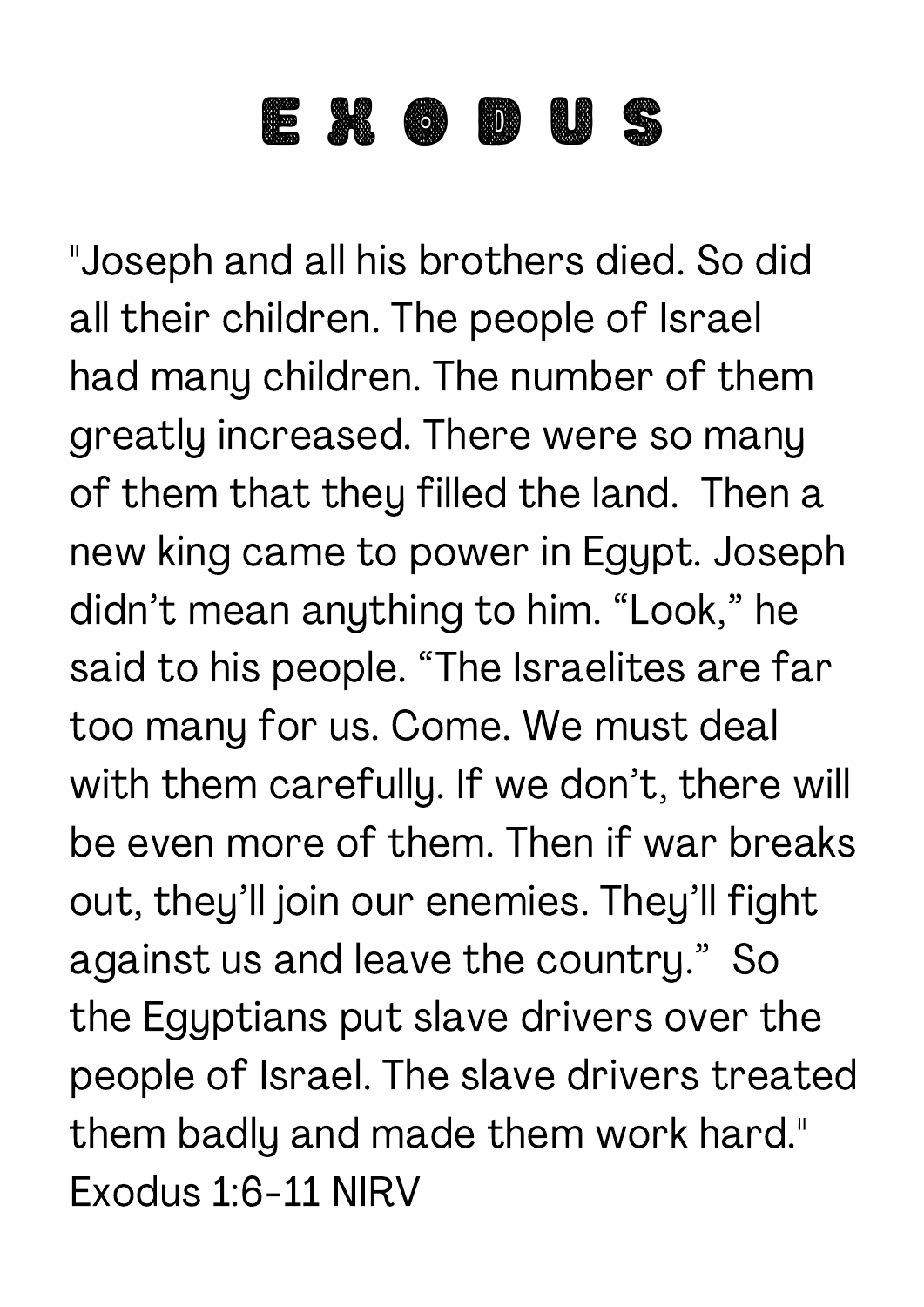"Then Pharaoh gave an order to all his people. He said, "You must throw every Hebrew baby boy into the Nile River. But let every Hebrew baby girl live."

Exodus 1:22 NIRV

"A man and a woman from the tribe of Levi got married.

She became pregnant and had a son by her husband. She saw that her baby was a fine child. And she hid him for three months. After that, she couldn't hide him any longer. So she got a basket made out of the stems of tall grass. She coated the basket with tar. She placed the child in the basket. Then she put it in the tall grass that grew along the bank of the Nile River. The child's sister wasn't very far away. She wanted to see what would happen to him."

Exodus 2:1-4 NIRV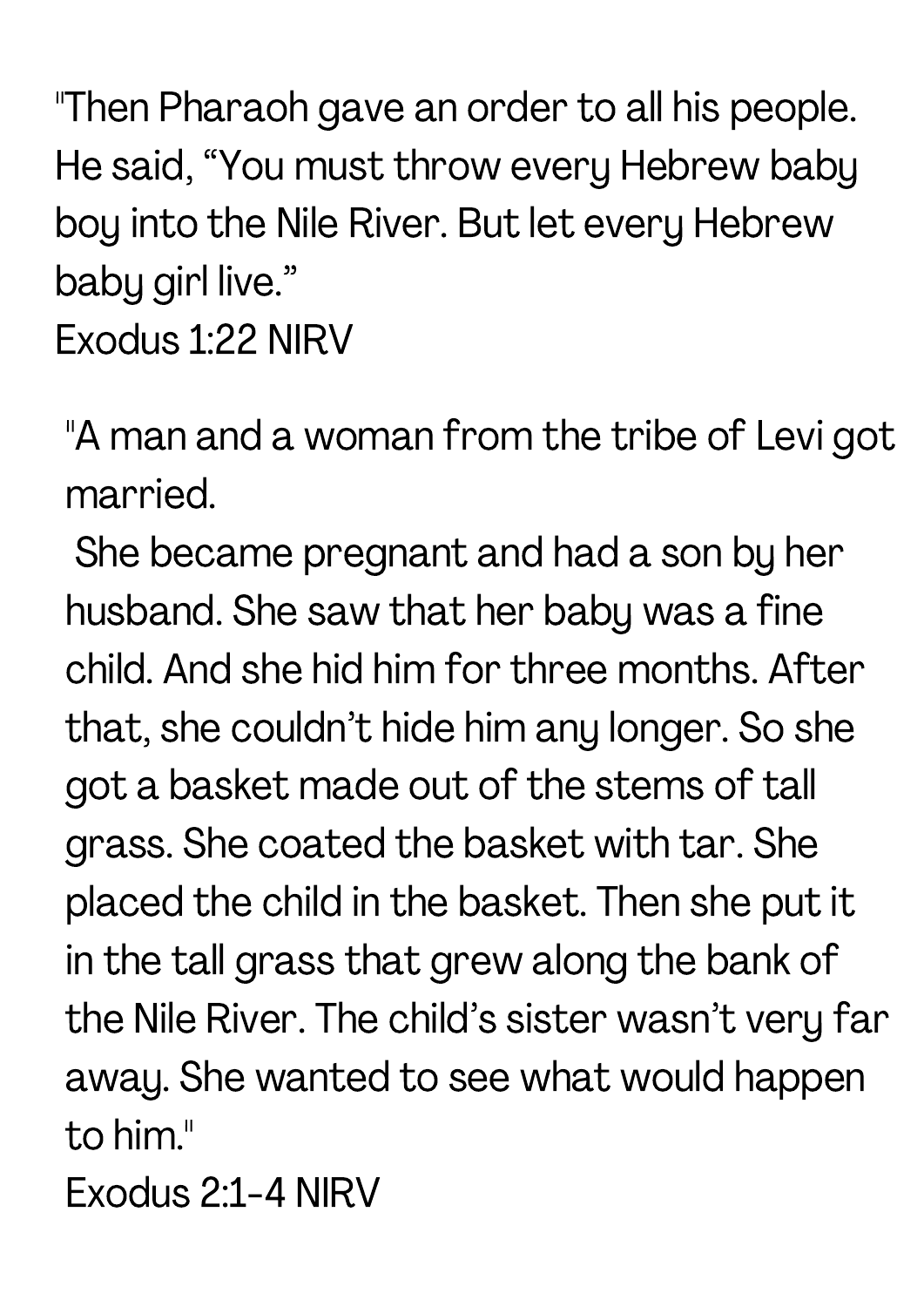

1. Which of the promises that God made to Abraham are being fulfilled at the beginning of the book of Exodus?

2. The new Pharoah says that all the Hebrew baby boys must be thrown into the Nile River. Do you think God will still help them?

3. Who do you think is the baby who is placed into the basket?